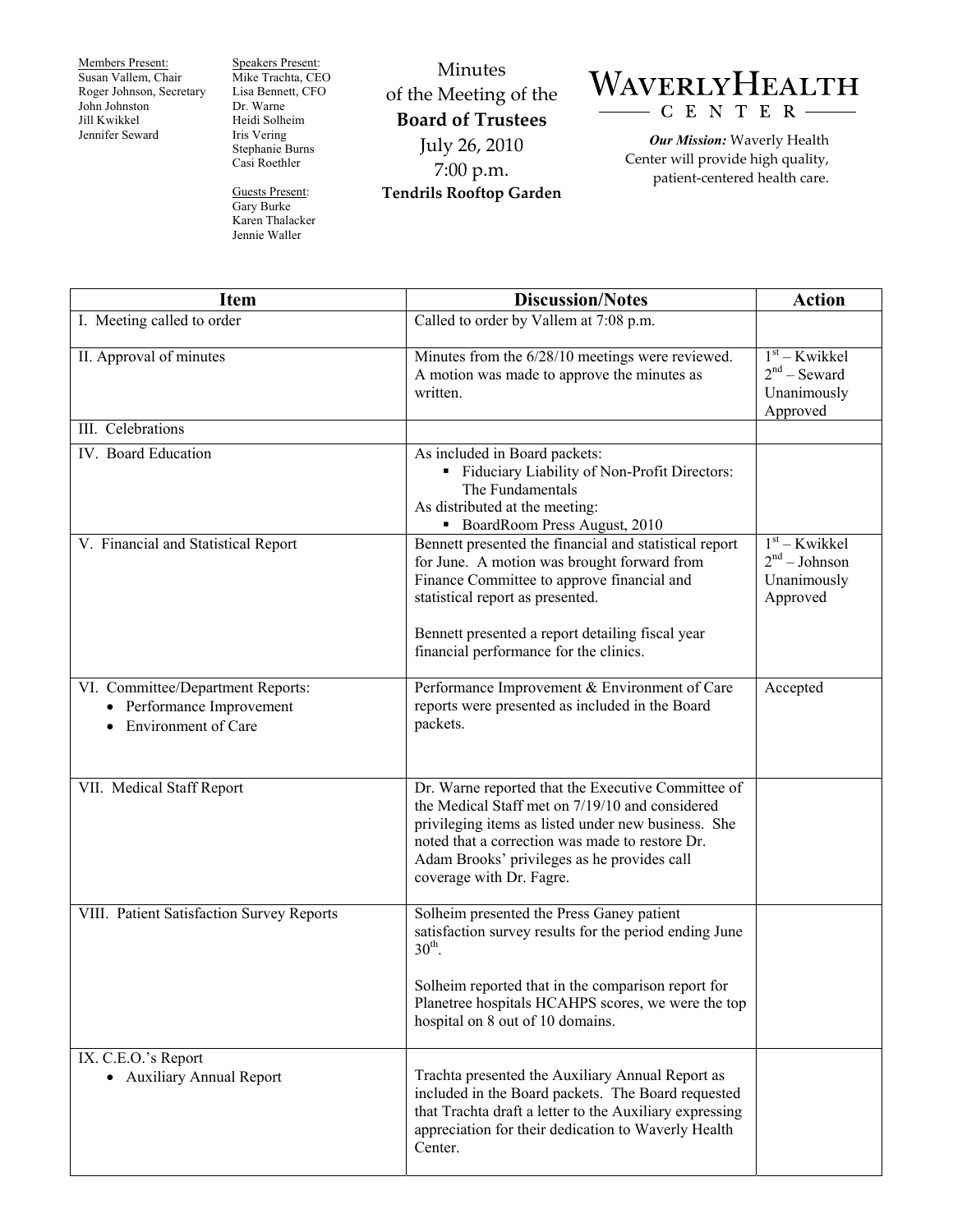| • Provider and Clinic Updates<br>Performance Indicators FY09<br><b>Board Quality Committee</b>                                                                                                                                                                                                                                                                                                                                                                                                                                                                                                                                                                                                                                                                                                                                                                                                                                                                                                                                                            | Trachta reported that Dr. Daniel Koos, Dr.<br>M.Michele Martins, and Dr. Stacy Wagner will all<br>begin in August. He noted that the General Surgery,<br>Orthopedic and Walk-In Clinics will be moving on<br>Friday and will begin providing services in their new<br>location – the former ENT clinic – on Monday.<br>Trachta reported that Jonathon Hennings, ARNP has<br>started at the Shell Rock Clinic. He also noted that<br>work has begun on the development of the Shell<br>Rock Business Park.<br>Trachta reported that Dr. Ann Rathe will begin<br>employment with Black Hawk Grundy Mental<br>Health in August. She will likely begin holding an<br>outreach clinic here in October.<br>Casi Roethler and Stephanie Burns presented the<br>Performance Indicators report for FY09.<br>Vering distributed the external dashboard and quality<br>report card as presented at the Board Quality<br>Committee meeting today. |                                                                          |
|-----------------------------------------------------------------------------------------------------------------------------------------------------------------------------------------------------------------------------------------------------------------------------------------------------------------------------------------------------------------------------------------------------------------------------------------------------------------------------------------------------------------------------------------------------------------------------------------------------------------------------------------------------------------------------------------------------------------------------------------------------------------------------------------------------------------------------------------------------------------------------------------------------------------------------------------------------------------------------------------------------------------------------------------------------------|---------------------------------------------------------------------------------------------------------------------------------------------------------------------------------------------------------------------------------------------------------------------------------------------------------------------------------------------------------------------------------------------------------------------------------------------------------------------------------------------------------------------------------------------------------------------------------------------------------------------------------------------------------------------------------------------------------------------------------------------------------------------------------------------------------------------------------------------------------------------------------------------------------------------------------------|--------------------------------------------------------------------------|
| X. Old Business                                                                                                                                                                                                                                                                                                                                                                                                                                                                                                                                                                                                                                                                                                                                                                                                                                                                                                                                                                                                                                           | None.                                                                                                                                                                                                                                                                                                                                                                                                                                                                                                                                                                                                                                                                                                                                                                                                                                                                                                                                 |                                                                          |
| XI. New Business<br>• Pre Application Request:<br>Melissa Groenveld, RN - Cardiology,<br><b>CVMS</b><br>Provisional Appointments to Medical<br>Staff:<br>M. Michele Martins, M.D. - Active,<br>٠<br>OB/Gyn, WHC<br>Stacy Wagner, D.O. - Active,<br>٠<br>Pediatrics, WHC<br>Jonathon Hennings, ARNP - Active/<br>Ancillary, Family Medicine, WHC<br>Reappointments to Medical Staff:<br>Lee Fagre, M.D. - Active, Family<br>Medicine, Covenant<br>Roger Skierka, M.D. - Active, Family<br>٠<br>Medicine, WHC<br>Joan Blanchard, RN - Allied, CVMS<br>Rajeev Anugu, M.D. - Consulting,<br>٠<br>Radiology, CVMS<br>Vinay Kantamneni, M.D. -<br>٠<br>Consulting, Nephrology, CVMS<br>Tarik Ramahi, M.D. - Consulting,<br>Cardiology, CVMS<br>Bryan Sands, D.O. - Consulting,<br>٠<br>Dermatology, Dermatology Associates<br>David Visokey, D.O. - Consulting,<br>٠<br>Pulmonary Medicine, Covenant<br>Shelley Hogue, D.P.M. - Courtesy,<br>Podiatry Resident, Cedar Valley<br>Podiatry<br>Greg Lantz, D.P.M. - Courtesy,<br>Podiatry, Family Foot Health Care | Privileging items were presented as individually<br>listed at left. All files have been reviewed by the<br>Executive Committee of the Medical Staff. The<br>Executive Committee recommends approval. A<br>motion was made to approve all privileging items as<br>individually considered and recommended by the<br>Executive Committee of the Medical Staff.                                                                                                                                                                                                                                                                                                                                                                                                                                                                                                                                                                          | $1st - Johnston$<br>2 <sup>nd</sup> – Johnson<br>Unanimously<br>Approved |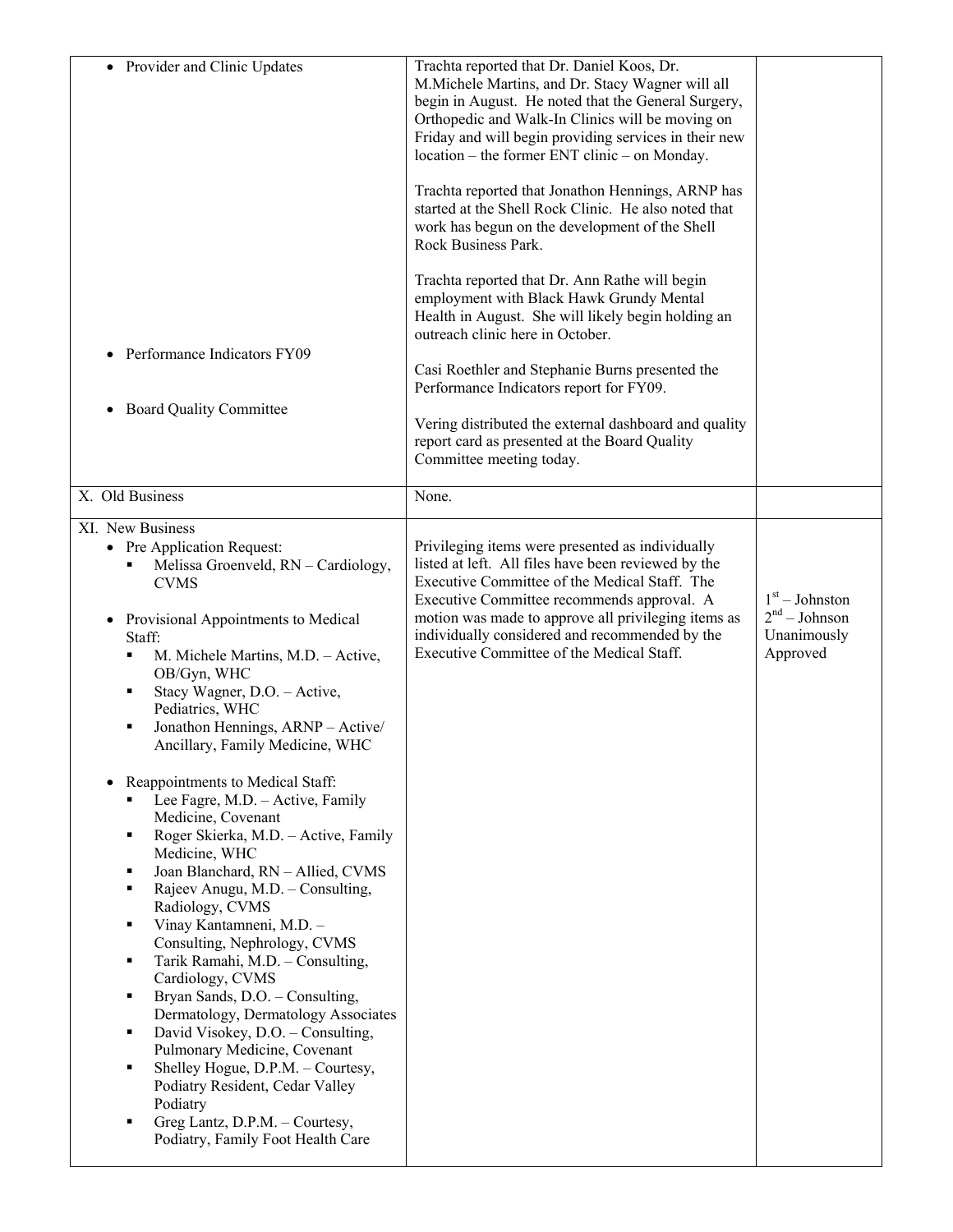| Provisional to Regular Status on Medical<br>Staff:<br>Melanie Schwartz, ARNP-<br>٠<br>Consulting/Ancillary, Cardiology,<br>Covenant<br>Deniz Bastug, M.D. - Consulting,<br>٠<br>Plastic Surgery, Renaissance Plastic<br>Surgery<br>Resignation from Medical Staff:<br>Udaya Shreesha, M.D. - Consulting,<br>Pulmonary Medicine, Covenant<br>Kathleen Megivern, D.O. - Courtesy,<br>٠<br>Family Medicine, Covenant<br>Ann Bell, M.D. - Otolaryngology<br>٠<br>Correction to Previously Approved<br>Credentialing Items: |                                                                                                                                                                                                                                                                                                                                                                                                                                                      |                                                   |
|------------------------------------------------------------------------------------------------------------------------------------------------------------------------------------------------------------------------------------------------------------------------------------------------------------------------------------------------------------------------------------------------------------------------------------------------------------------------------------------------------------------------|------------------------------------------------------------------------------------------------------------------------------------------------------------------------------------------------------------------------------------------------------------------------------------------------------------------------------------------------------------------------------------------------------------------------------------------------------|---------------------------------------------------|
| Adam Brooks, M.D. - Courtesy,<br>Family Medicine, Covenant<br>New/Revised Policies:<br>Transfer of Patients - COBRA/<br><b>EMTALA Compliance</b>                                                                                                                                                                                                                                                                                                                                                                       | Trachta presented the revised policy as listed at left,<br>and included in Board packets. The policy has been<br>reviewed by the Executive Committee of the Medical<br>Staff and is recommended for approval. A motion                                                                                                                                                                                                                               | $1st$ – Seward                                    |
| <b>Finance Committee</b>                                                                                                                                                                                                                                                                                                                                                                                                                                                                                               | was made to approve the policy as written.<br>Bennett reported that the Finance Committee met<br>immediately prior to this meeting. Minutes from<br>said meeting were distributed.                                                                                                                                                                                                                                                                   | $2nd - Johnston$<br>Unanimously<br>Approved       |
| Capital Purchase FYI - Avalon<br>п<br>Wireless Fetal Monitor Birthing<br>Center - \$7,017.30<br>Capital Request - Smith & Nephew<br>Spider Beach Chair and TMAX<br>System<br>Capital Request - Shoulder Tray                                                                                                                                                                                                                                                                                                           | Bennett presented the following capital purchase<br>FYI:<br>Avalon Wireless Fetal Monitor \$7,017.30<br>٠<br>Bennett presented the following capital requests:<br>Smith & Nephew Spider Beach Chair and<br>TMAX System at a cost not to exceed<br>\$18,292.97<br>Shoulder Tray for Orthopedic surgery at a<br>cost not to exceed \$23,500<br>A motion was brought forward from Finance<br>Committee to approve the capital requests as<br>presented. | $1st - Johnson$<br>$2nd - Kwikkel$<br>Unanimously |
| <b>Charity Care Applications</b>                                                                                                                                                                                                                                                                                                                                                                                                                                                                                       | Bennett presented the following applications for<br>charity care:<br>Application 1 is for a husband and wife<br>with a total bill of \$16,136.96 and qualifies<br>for 100% write off under our charity care<br>policy.<br>Application 2 is for a family of three with a<br>٠<br>total bill of \$13,191.78 and qualifies for<br>100% write off under our charity care<br>policy.<br>A motion was made to approve the applications as                  | Approved<br>$1st - Johnson$                       |
| Charity Care Report                                                                                                                                                                                                                                                                                                                                                                                                                                                                                                    | presented.<br>Bennett presented a report of the charity care<br>provided throughout the fiscal year.                                                                                                                                                                                                                                                                                                                                                 | $2nd$ – Seward<br>Unanimously<br>Approved         |